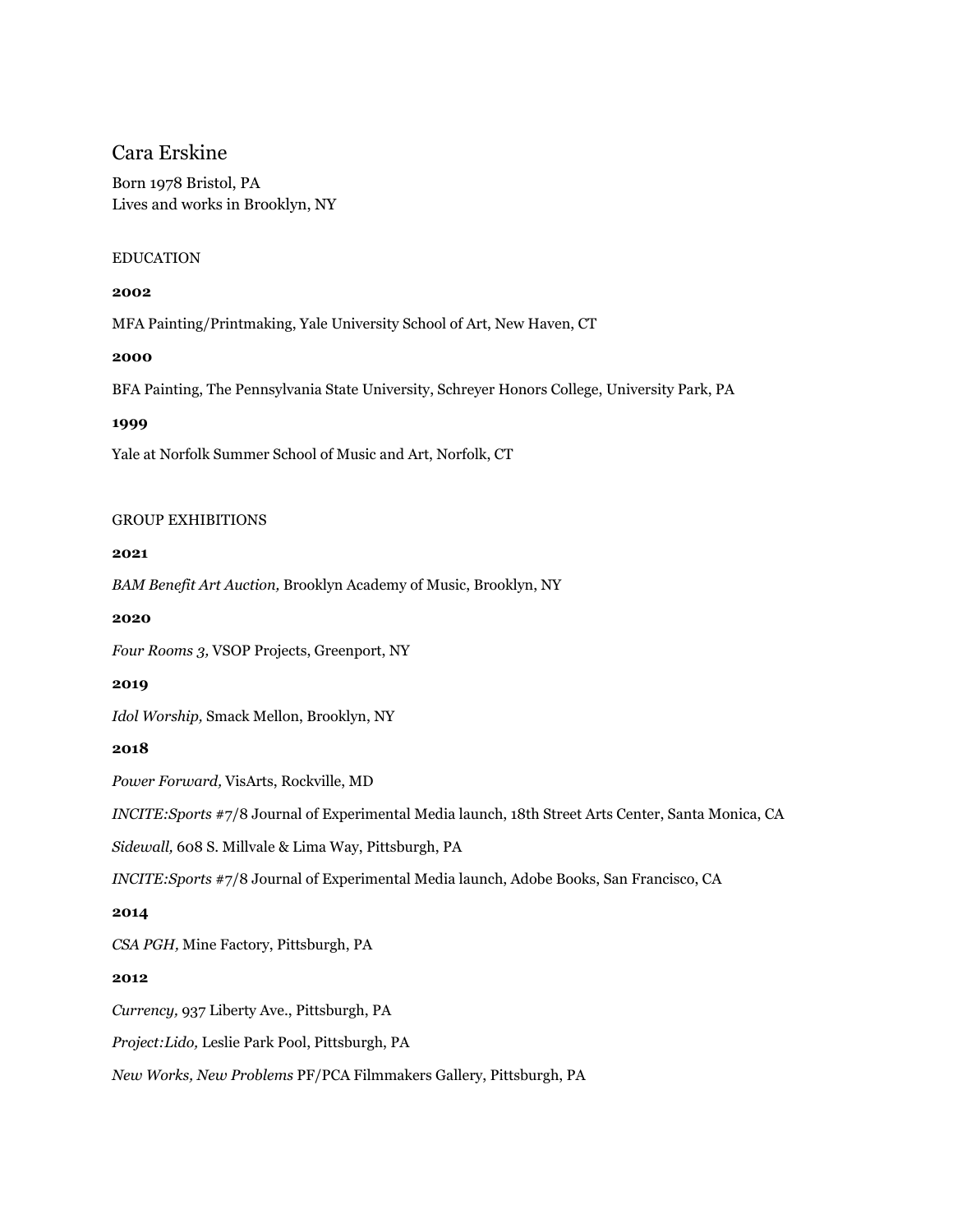#### **2011**

*Drawn In A Day,* SPACE Gallery, Pittsburgh, PA *Pittsburgh Biennial,* The Andy Warhol Museum, Pittsburgh, PA **2009** *De-Tranquilizers*, 925 Penn Ave. Pittsburgh, PA **2008** *Robert Morris University Faculty Show,* RMU Media Arts Gallery, Pittsburgh, PA *8-Hour Projects,* Allegheny College, Meadville, PA *Solid Gold,* Vox Populi, Philadelphia, PA **2007** *Power,* Future Tenant, Pittsburgh, PA *If I Remember Right,* Front Room Gallery, Cleveland, OH *Huddle,* Jenny Jaskey Gallery, Philadelphia, PA **2006** *Robert Morris University Faculty Show,* RMU Media Arts Gallery, Pittsburgh, PA **2004** *The Incineration Salon,* The French Manor, Pocono Mountains, PA *PERSAD Art for AIDS Auction,* Carnegie Museum of Art, Pittsburgh, PA **2002** *MFA Thesis Show,* Green Hall, Yale University, New Haven, CT **2001** *MFA Second-Year Exhibition,* Green Hall, Yale University, New Haven, CT *Hammond Hall Work-Crew Show,* Green Hall, Yale University, New Haven, CT **2000** *MFA First-Year Exhibition,* Green Hall, Yale University, New Haven, CT *BFA Thesis Show,* Bellefonte, PA

## SOLO EXHIBITIONS

**2010**